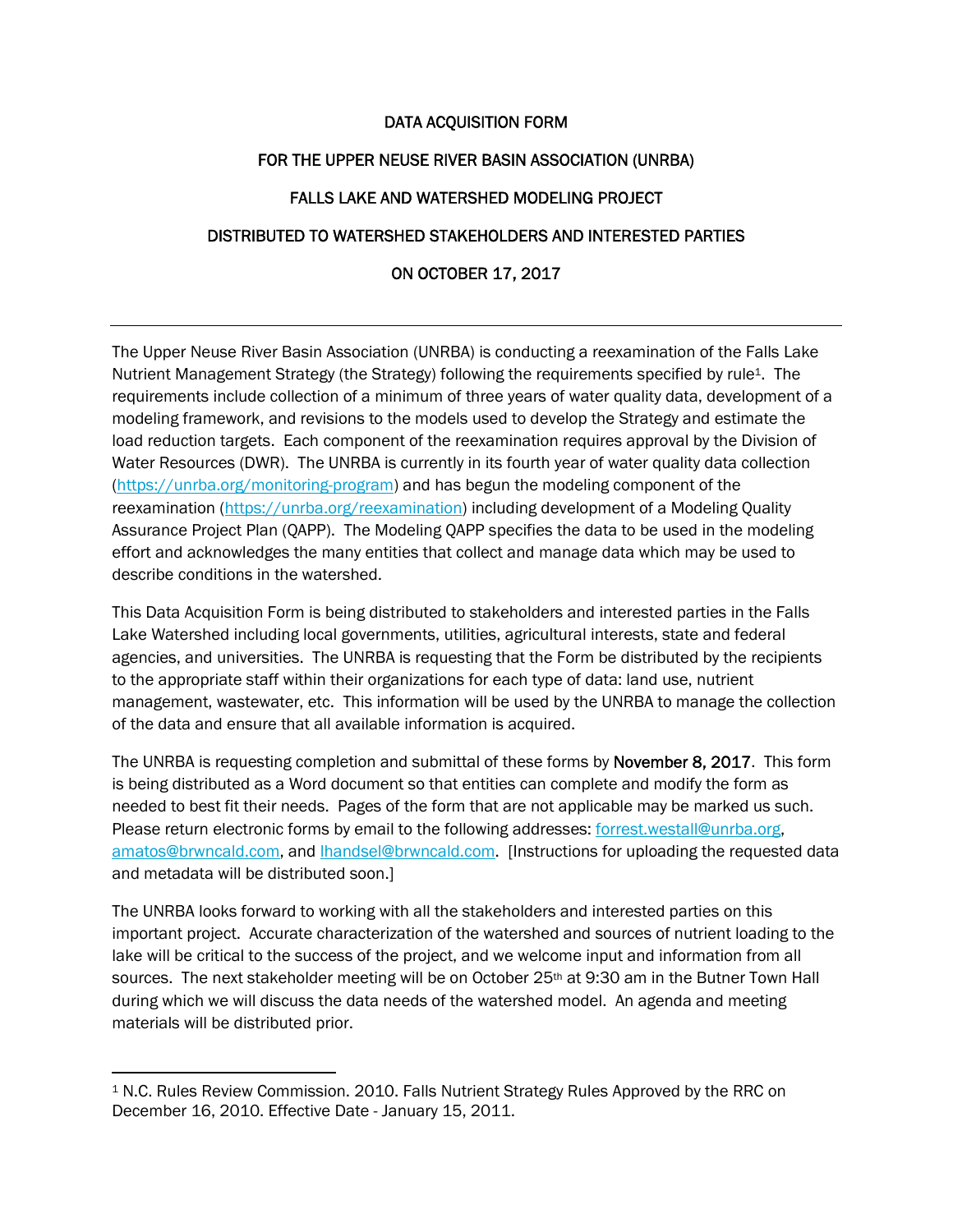# Land Use / Land Cover Data (2005, 2006, 2007; 2014, 2015, 2016, 2017, 2018)

| <b>Primary Contact</b>                                                                         |                                                         |                                            |                                               |                     |
|------------------------------------------------------------------------------------------------|---------------------------------------------------------|--------------------------------------------|-----------------------------------------------|---------------------|
| Follow-up Contact                                                                              |                                                         |                                            |                                               |                     |
| Types of data                                                                                  | Land Use/Land Cover □<br>Crop acreages/rotations $\Box$ | Parcel $\square$<br>Ground truthing $\Box$ | Impervious Cover $\square$<br>Other $\square$ | Satellite Imagery □ |
| Years data available                                                                           |                                                         |                                            |                                               |                     |
| Format                                                                                         |                                                         |                                            |                                               |                     |
| Spatial extent                                                                                 |                                                         |                                            |                                               |                     |
| Resolution                                                                                     |                                                         |                                            |                                               |                     |
| Metadata provided (yes/no)                                                                     |                                                         |                                            |                                               |                     |
| Anticipated delivery date to UNRBA                                                             |                                                         |                                            |                                               |                     |
| Notes or concerns about use of<br>data; lessons learned from<br>previous projects              |                                                         |                                            |                                               |                     |
| Other organizations that may<br>provide duplicate data<br>set/collaborators on data collection |                                                         |                                            |                                               |                     |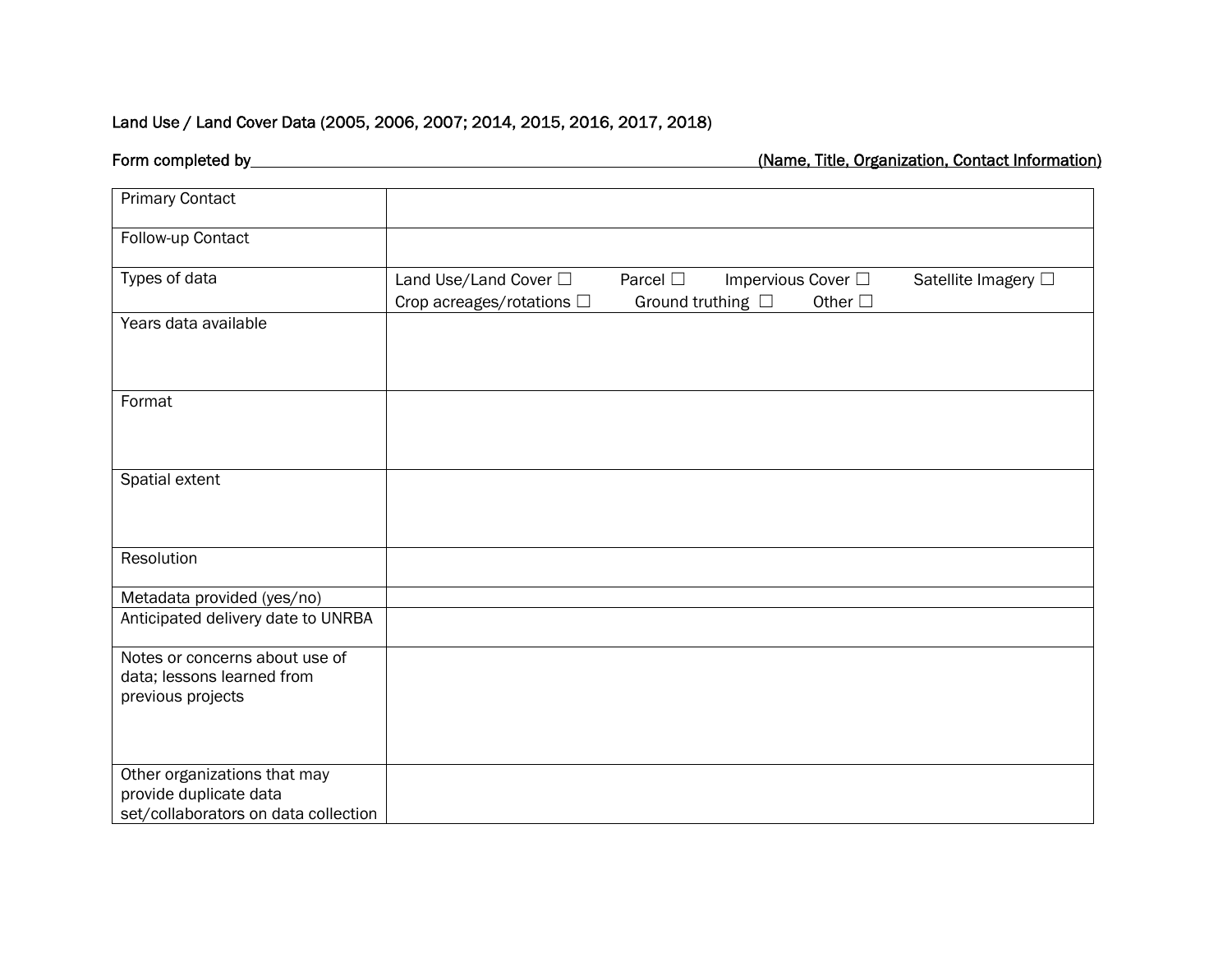### Nutrient Management (Agricultural Fertilization) (2005, 2006, 2007; 2014, 2015, 2016, 2017, 2018)

| <b>Primary Contact</b>                                                                            |                                   |                                              |                          |                              |
|---------------------------------------------------------------------------------------------------|-----------------------------------|----------------------------------------------|--------------------------|------------------------------|
| Follow-up Contact                                                                                 |                                   |                                              |                          |                              |
| Types of data                                                                                     | Type $\square$<br>Other $\square$ | Application rates, timing, methods $\square$ | Best practices $\square$ | Crop nutrient budgets $\Box$ |
| Years data available                                                                              |                                   |                                              |                          |                              |
| Format                                                                                            |                                   |                                              |                          |                              |
| Spatial extent                                                                                    |                                   |                                              |                          |                              |
| Resolution                                                                                        |                                   |                                              |                          |                              |
| Metadata provided (yes/no)                                                                        |                                   |                                              |                          |                              |
| Anticipated delivery date to<br><b>UNRBA</b>                                                      |                                   |                                              |                          |                              |
| Notes or concerns about use<br>of data; lessons learned from<br>previous projects                 |                                   |                                              |                          |                              |
|                                                                                                   |                                   |                                              |                          |                              |
| Other organizations that may<br>provide duplicate data<br>set/collaborators on data<br>collection |                                   |                                              |                          |                              |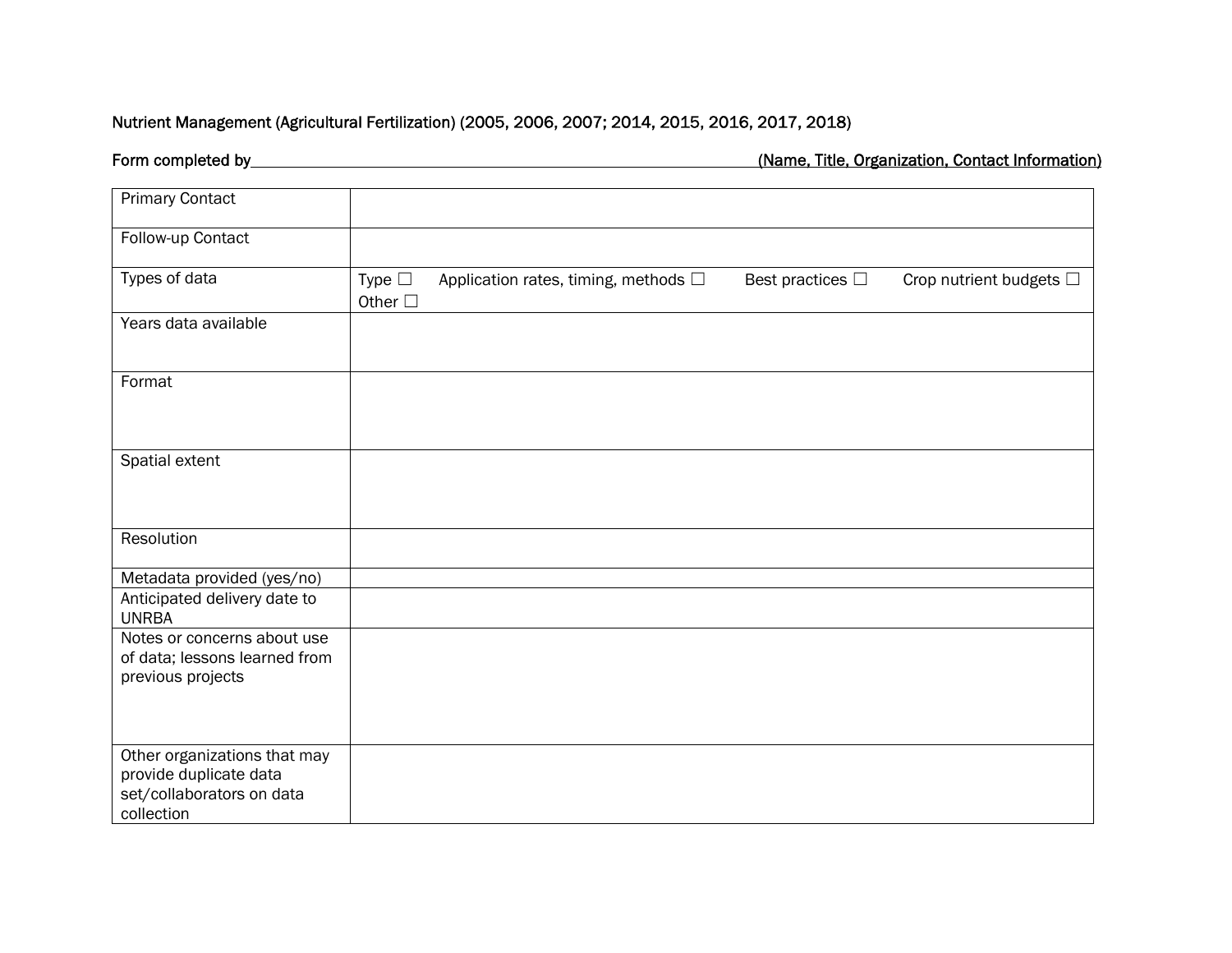## Nutrient Management (Urban Fertilization) (2005, 2006, 2007; 2014, 2015, 2016, 2017, 2018)

| <b>Primary Contact</b>                                                                            |                                   |                                              |                          |                               |
|---------------------------------------------------------------------------------------------------|-----------------------------------|----------------------------------------------|--------------------------|-------------------------------|
| Follow-up Contact                                                                                 |                                   |                                              |                          |                               |
| Types of data                                                                                     | Type $\square$<br>Other $\square$ | Application rates, timing, methods $\square$ | Best practices $\square$ | Plant nutrient budgets $\Box$ |
| Years data available                                                                              |                                   |                                              |                          |                               |
| Format                                                                                            |                                   |                                              |                          |                               |
| Spatial extent                                                                                    |                                   |                                              |                          |                               |
| Resolution                                                                                        |                                   |                                              |                          |                               |
| Metadata provided (yes/no)                                                                        |                                   |                                              |                          |                               |
| Anticipated delivery date to<br><b>UNRBA</b>                                                      |                                   |                                              |                          |                               |
| Notes or concerns about use<br>of data; lessons learned from<br>previous projects                 |                                   |                                              |                          |                               |
| Other organizations that may<br>provide duplicate data<br>set/collaborators on data<br>collection |                                   |                                              |                          |                               |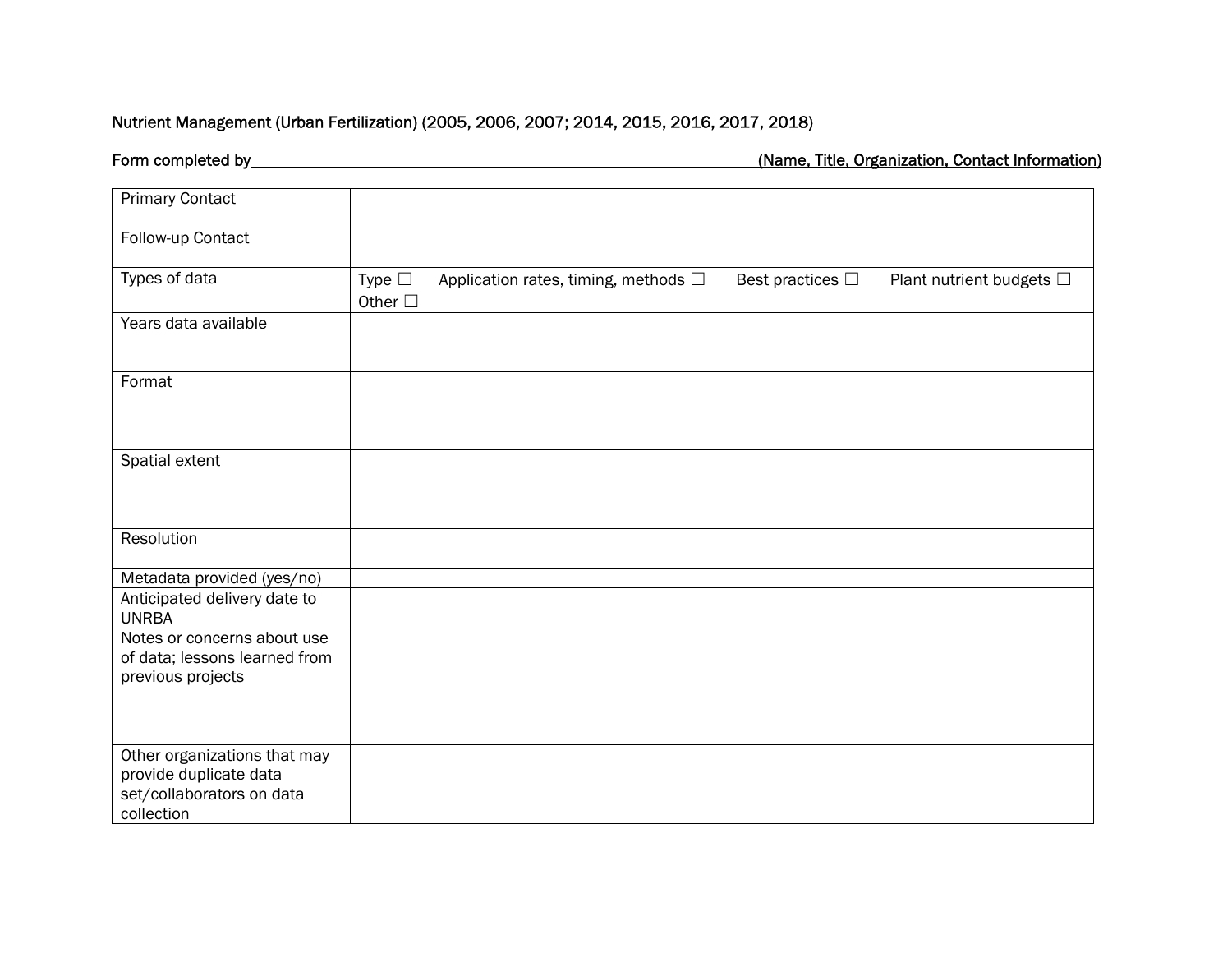## Urban Best Management Practice/Structural Control Measure Data (2000 to present)

| <b>Primary Contact</b>                                                                            |                                                                                                                                                     |
|---------------------------------------------------------------------------------------------------|-----------------------------------------------------------------------------------------------------------------------------------------------------|
| Follow-up Contact                                                                                 |                                                                                                                                                     |
| Types of data                                                                                     | Programmatic information $\Box$<br>Spatial database $\square$<br>Volume/water quality credits $\square$<br>Other $\square$<br>BMP Monitoring Data □ |
| Years data available                                                                              |                                                                                                                                                     |
| Format                                                                                            |                                                                                                                                                     |
| Spatial extent                                                                                    |                                                                                                                                                     |
| Resolution                                                                                        |                                                                                                                                                     |
| Metadata provided (yes/no)                                                                        |                                                                                                                                                     |
| Anticipated delivery date to<br><b>UNRBA</b>                                                      |                                                                                                                                                     |
| Notes or concerns about use<br>of data; lessons learned from<br>previous projects                 |                                                                                                                                                     |
| Other organizations that may<br>provide duplicate data<br>set/collaborators on data<br>collection |                                                                                                                                                     |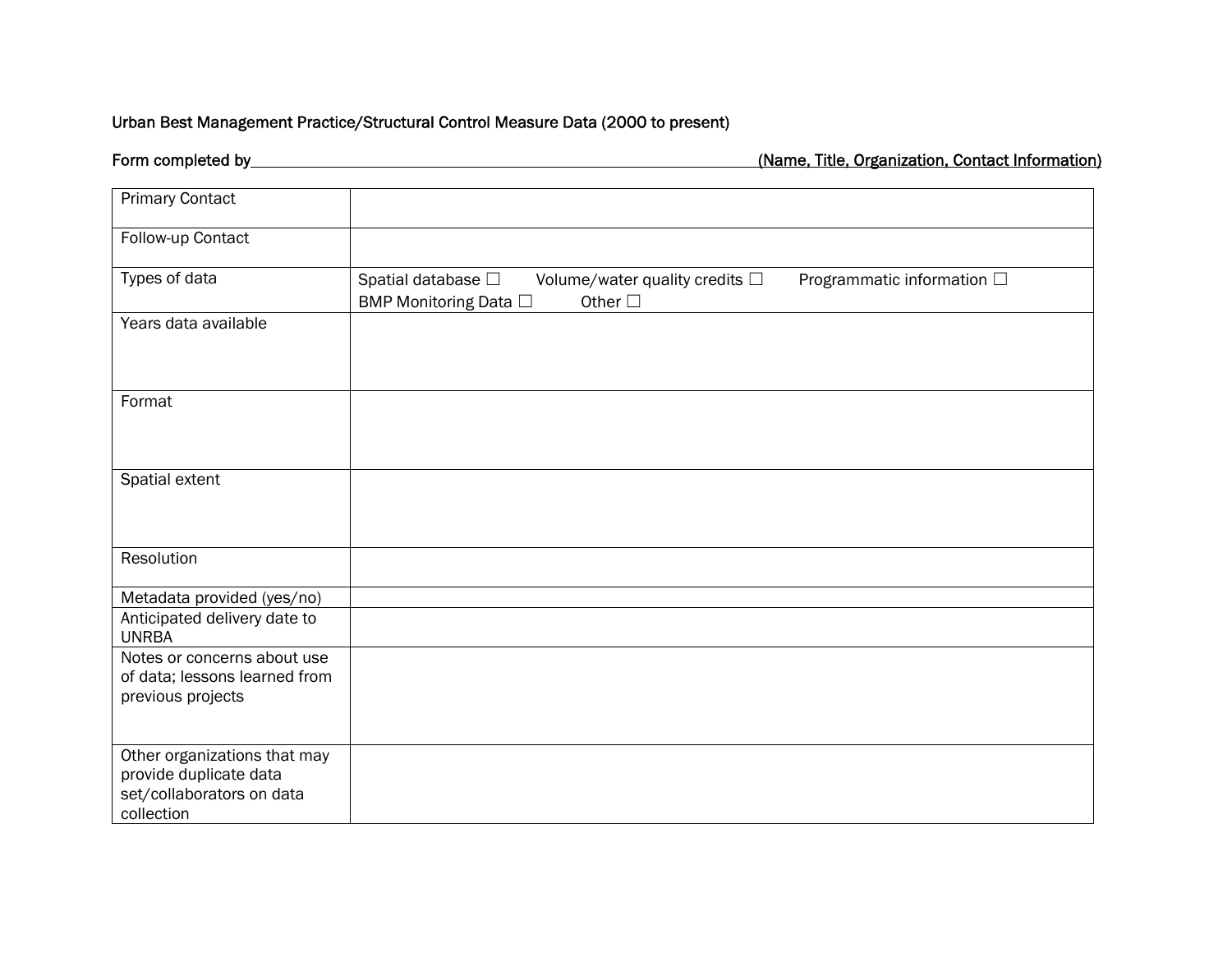### Agricultural Best Management Practice and Nutrient Reduction Practices Data (2000 to present)

| <b>Primary Contact</b>                                                                            |                                                               |                                                                       |                                               |
|---------------------------------------------------------------------------------------------------|---------------------------------------------------------------|-----------------------------------------------------------------------|-----------------------------------------------|
| Follow-up Contact                                                                                 |                                                               |                                                                       |                                               |
| Types of data                                                                                     | Spatial database $\square$<br>Cost sharing information $\Box$ | Volume/water quality calculations $\Box$<br>Monitoring Data $\square$ | Programmatic information □<br>Other $\square$ |
| Years data available                                                                              |                                                               |                                                                       |                                               |
| Format                                                                                            |                                                               |                                                                       |                                               |
| Spatial extent                                                                                    |                                                               |                                                                       |                                               |
| Resolution                                                                                        |                                                               |                                                                       |                                               |
| Metadata provided (yes/no)                                                                        |                                                               |                                                                       |                                               |
| Anticipated delivery date to<br><b>UNRBA</b>                                                      |                                                               |                                                                       |                                               |
| Notes or concerns about use<br>of data; lessons learned from<br>previous projects                 |                                                               |                                                                       |                                               |
| Other organizations that may<br>provide duplicate data<br>set/collaborators on data<br>collection |                                                               |                                                                       |                                               |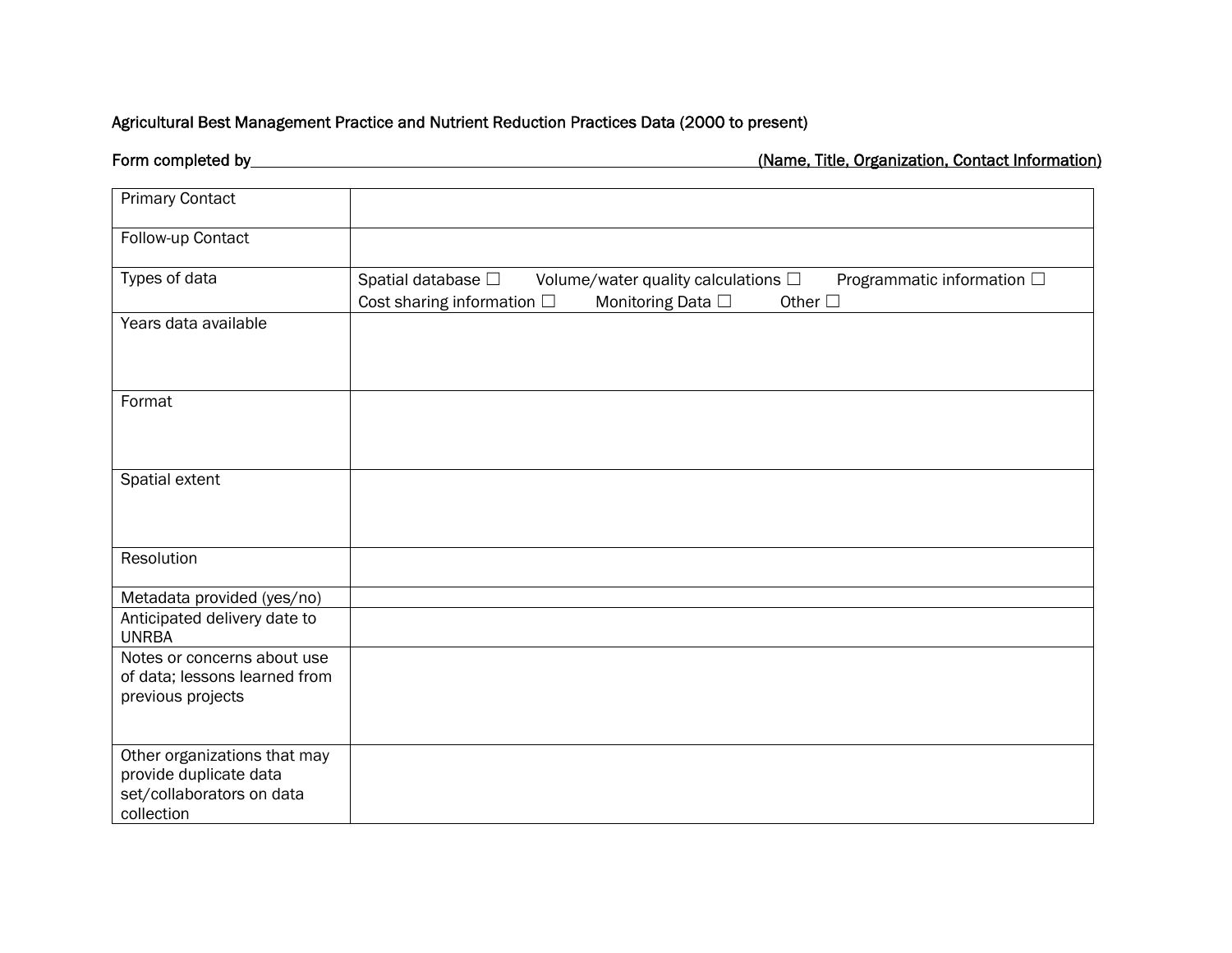## Onsite Wastewater Disposal Data (2000 to present)

| <b>Primary Contact</b>                                                                            |                    |                        |                      |                           |                 |
|---------------------------------------------------------------------------------------------------|--------------------|------------------------|----------------------|---------------------------|-----------------|
| Follow-up Contact                                                                                 |                    |                        |                      |                           |                 |
| Types of data                                                                                     | Inventories $\Box$ | Failure Rate Studies □ | Complaints $\square$ | Monitoring Studies $\Box$ | Other $\square$ |
| Years data available                                                                              |                    |                        |                      |                           |                 |
| Format                                                                                            |                    |                        |                      |                           |                 |
| Spatial extent                                                                                    |                    |                        |                      |                           |                 |
| Resolution                                                                                        |                    |                        |                      |                           |                 |
| Metadata provided (yes/no)                                                                        |                    |                        |                      |                           |                 |
| Anticipated delivery date to<br><b>UNRBA</b>                                                      |                    |                        |                      |                           |                 |
| Notes or concerns about use<br>of data; lessons learned from<br>previous projects                 |                    |                        |                      |                           |                 |
| Other organizations that may<br>provide duplicate data<br>set/collaborators on data<br>collection |                    |                        |                      |                           |                 |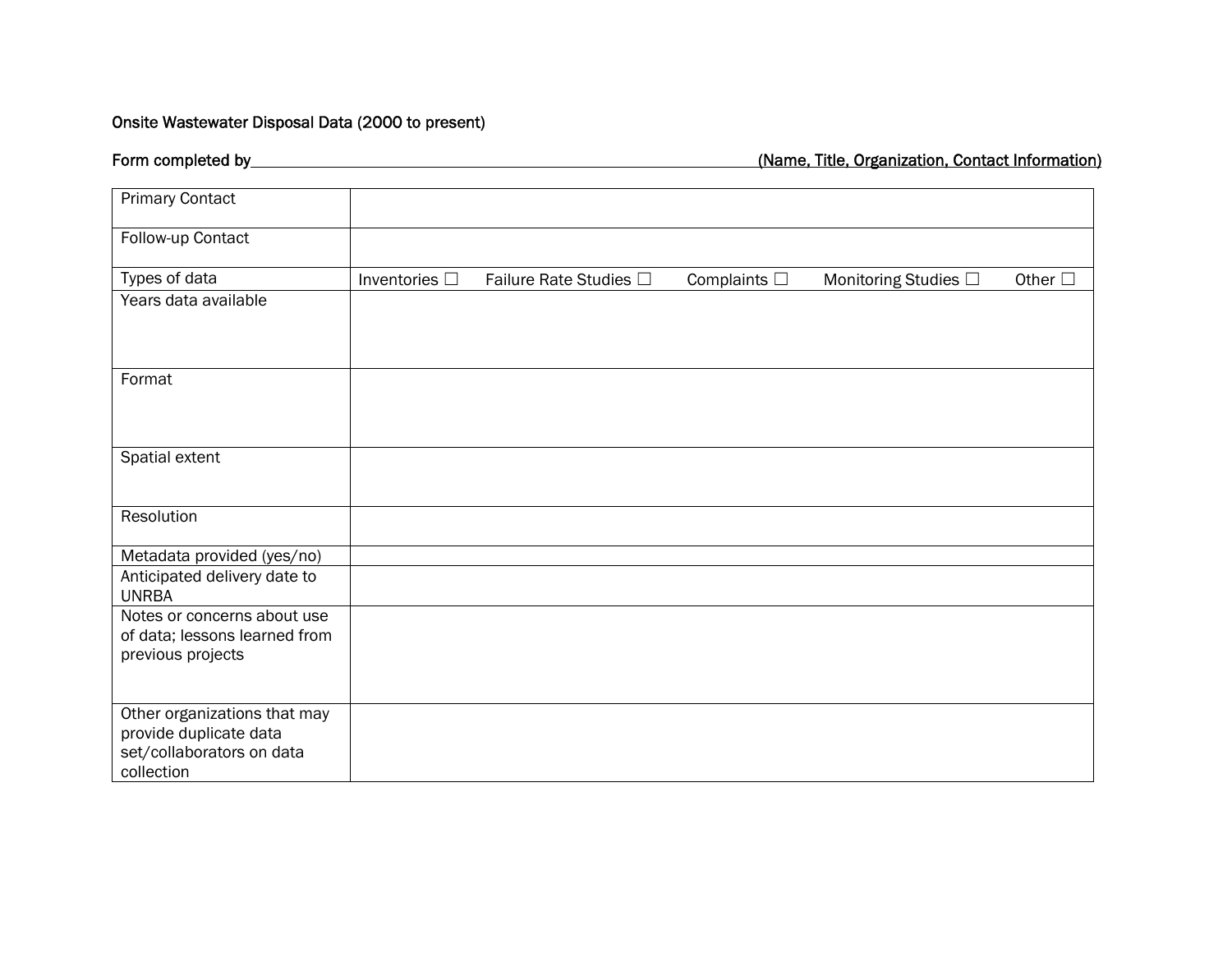## Wastewater/Biosolids Data (2005, 2006, 2007; 2014, 2015, 2016, 2017, 2018)

| <b>Primary Contact</b>                                                                            |                                                                                                                                                    |
|---------------------------------------------------------------------------------------------------|----------------------------------------------------------------------------------------------------------------------------------------------------|
| Follow-up Contact                                                                                 |                                                                                                                                                    |
| Types of data                                                                                     | Complaints $\square$<br>Discharge Monitoring Data $\Box$<br>Sanitary Sewer Overflows □<br>Other $\Box$<br>Land application rates and timing $\Box$ |
| Years data available                                                                              |                                                                                                                                                    |
| Format                                                                                            |                                                                                                                                                    |
| Spatial extent                                                                                    |                                                                                                                                                    |
| Resolution                                                                                        |                                                                                                                                                    |
| Metadata provided (yes/no)                                                                        |                                                                                                                                                    |
| Anticipated delivery date to<br><b>UNRBA</b>                                                      |                                                                                                                                                    |
| Notes or concerns about use<br>of data; lessons learned from<br>previous projects                 |                                                                                                                                                    |
| Other organizations that may<br>provide duplicate data<br>set/collaborators on data<br>collection |                                                                                                                                                    |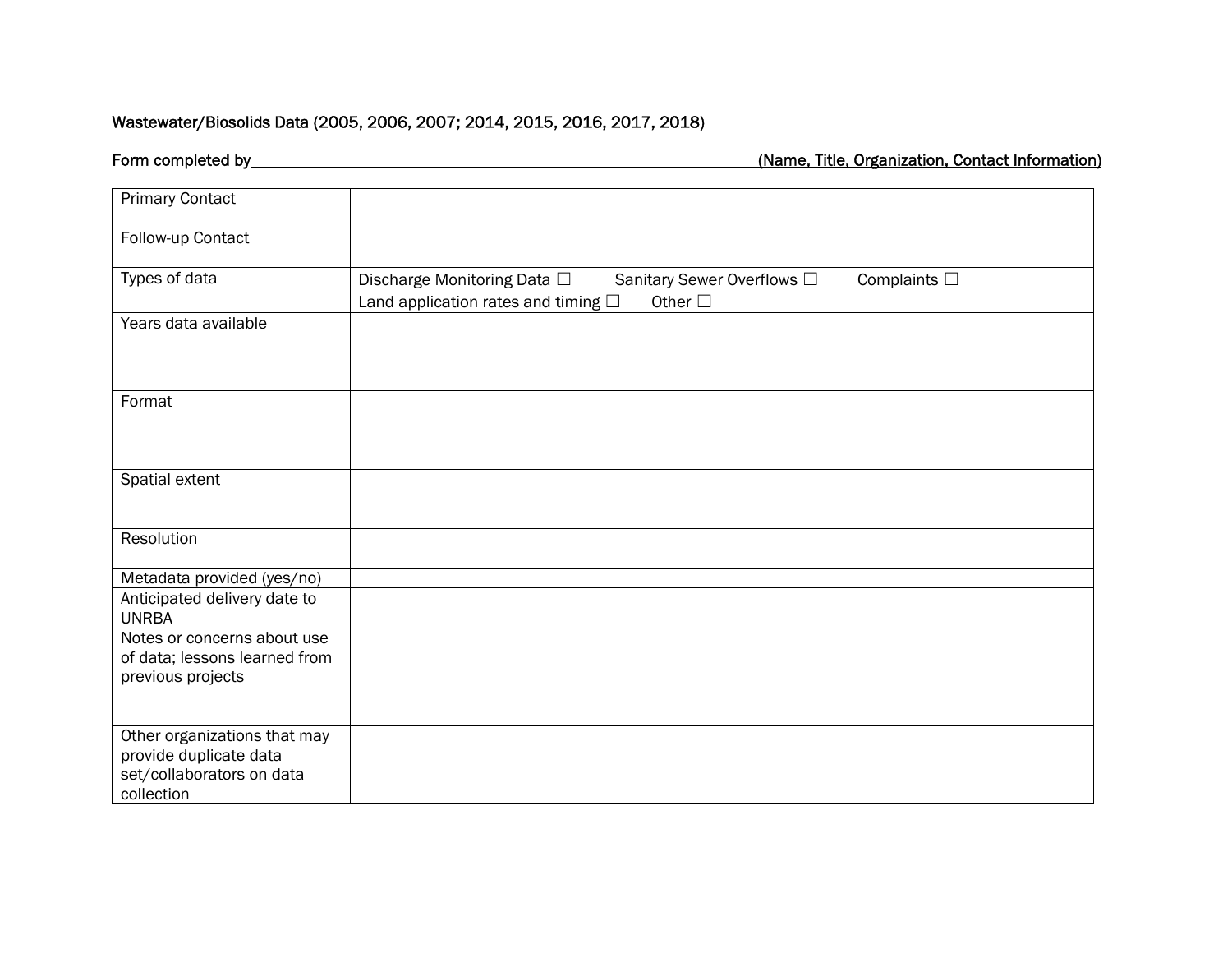## Animal Operation Data (Feeding Operations, Horse Farms, Kennels, etc.) (2005, 2006, 2007; 2014, 2015, 2016, 2017, 2018)

| <b>Primary Contact</b>                                                                            |                                                                                               |                                                                            |
|---------------------------------------------------------------------------------------------------|-----------------------------------------------------------------------------------------------|----------------------------------------------------------------------------|
| Follow-up Contact                                                                                 |                                                                                               |                                                                            |
| Types of data                                                                                     | Location and Animal Type □<br>Waste and carcass disposal methods $\square$<br>Other $\square$ | Maximum Permitted and Actual Animals $\Box$<br>Operational info. $\square$ |
| Years data available                                                                              |                                                                                               |                                                                            |
| Format                                                                                            |                                                                                               |                                                                            |
| Spatial extent                                                                                    |                                                                                               |                                                                            |
| Resolution                                                                                        |                                                                                               |                                                                            |
| Metadata provided (yes/no)                                                                        |                                                                                               |                                                                            |
| Anticipated delivery date to<br><b>UNRBA</b>                                                      |                                                                                               |                                                                            |
| Notes or concerns about use<br>of data; lessons learned from<br>previous projects                 |                                                                                               |                                                                            |
| Other organizations that may<br>provide duplicate data<br>set/collaborators on data<br>collection |                                                                                               |                                                                            |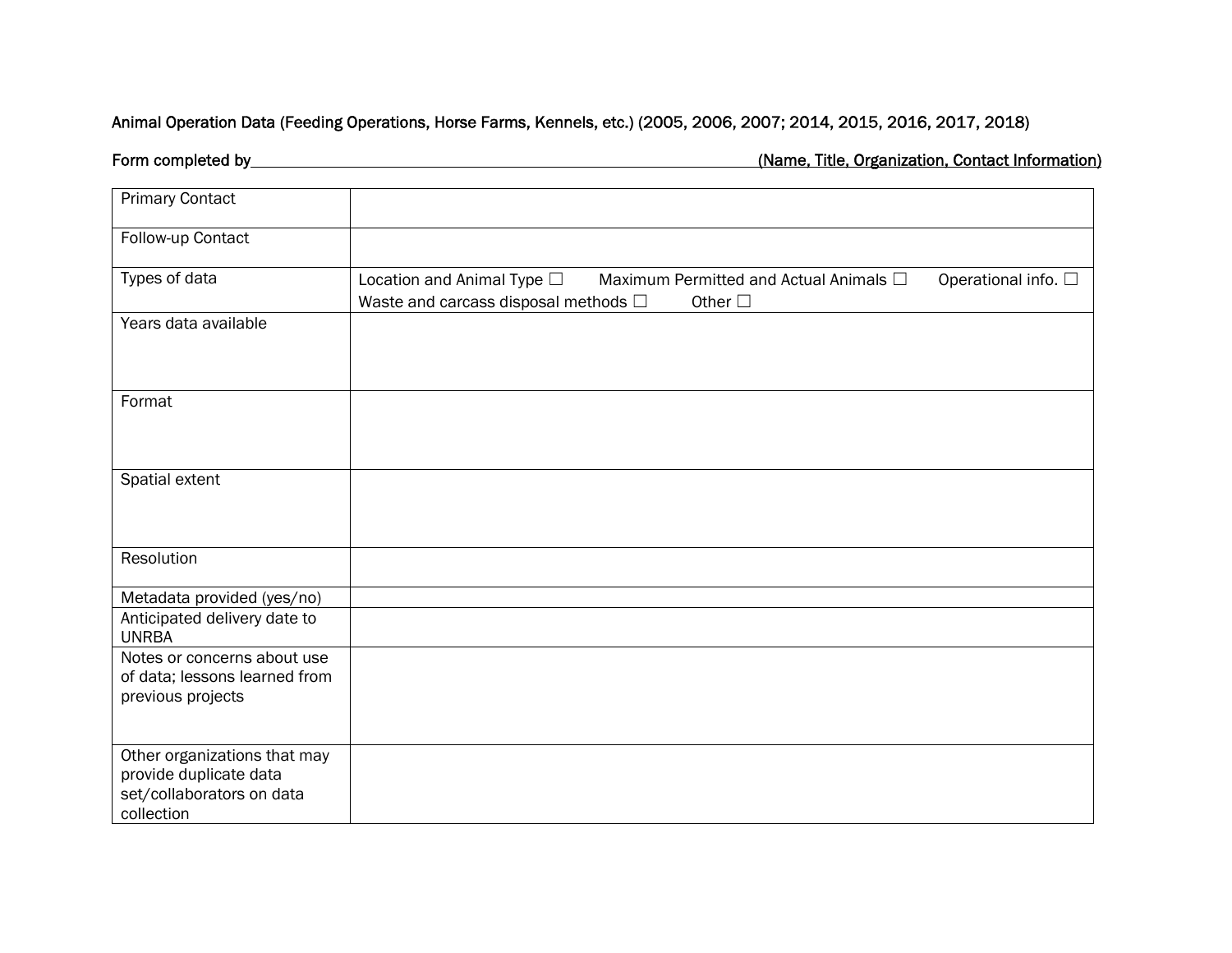Impoundment Data (All available data for stage-discharge, volume, or bathymetric surveys; 2005, 2006, 2007, 2014, 2015, 2016, 2017, 2018 for water quality data and withdrawal rates)

| <b>Primary Contact</b>                                                                            |                                                                                                                          |
|---------------------------------------------------------------------------------------------------|--------------------------------------------------------------------------------------------------------------------------|
| Follow-up Contact                                                                                 |                                                                                                                          |
| Types of data                                                                                     | Stage-Discharge, Volume □<br>Water Quality Data □<br>Withdrawal Rates □<br>Bathymetric surveys $\Box$<br>Other $\square$ |
| Years data available                                                                              |                                                                                                                          |
| Format                                                                                            |                                                                                                                          |
| Spatial extent                                                                                    |                                                                                                                          |
| Resolution                                                                                        |                                                                                                                          |
| Metadata provided (yes/no)                                                                        |                                                                                                                          |
| Anticipated delivery date to<br><b>UNRBA</b>                                                      |                                                                                                                          |
| Notes or concerns about use<br>of data; lessons learned from<br>previous projects                 |                                                                                                                          |
|                                                                                                   |                                                                                                                          |
| Other organizations that may<br>provide duplicate data<br>set/collaborators on data<br>collection |                                                                                                                          |